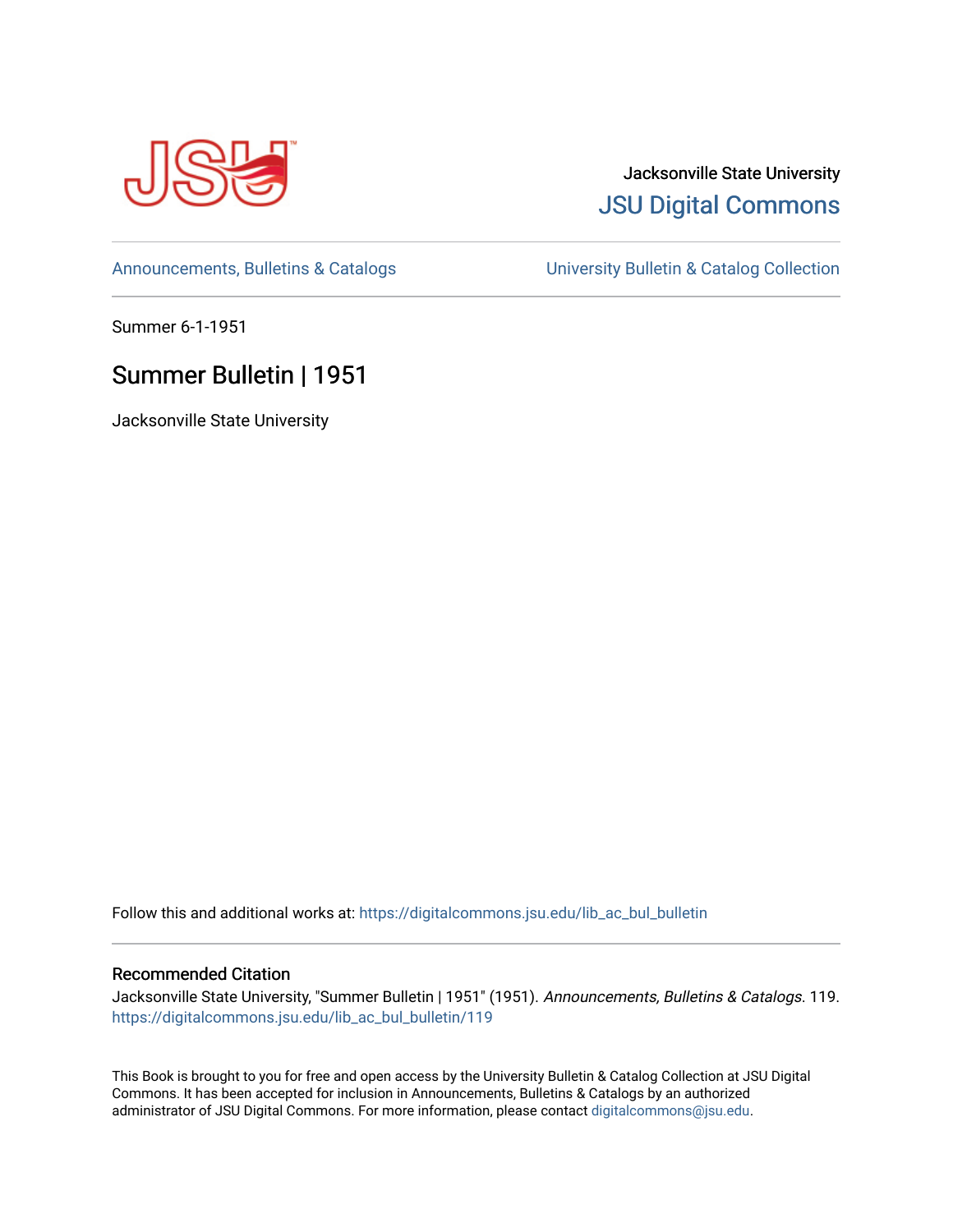**SUMMER** SCHOOL BULLETIN

# **1951**

# **STATE TEACHERS COLLEGE**

JACKSONVILLE, ALABAMA

### **SUMMER QUARTER 1951**

| SATURDAY, JUNE 15LAST DAY FOR NEW REGISTRATION AND COURSE CHANGE |
|------------------------------------------------------------------|
|                                                                  |
|                                                                  |
|                                                                  |
|                                                                  |
|                                                                  |
|                                                                  |

#### . . . . . .

# **EXPENSES**

**R oom and board i n the d o r m it o r ie s per q u a r t e r : \$ 1 0 5 , o r \$52.50 per** S IX-WEEKS PERIOD, PAYABLE IN ADVANCE. SOME APARTMENTS FOR MARRIED VET-ERANS OF WORLD WAR II ARE AVAILABLE AT LOW COST.

**C o l l e g e f e e s a vera g e \$ 3 1 .75 per quarter ex c l u d in g labo ra to ry f e e s . CONSULT THE REGULAR CATALOG FOR ADDITIONAL INFORMATION,** 

**T hose who e x p e c t t o attend the summer s e s s io n should send \$1.00 t o** THE PRESIDENT'S SECRETARY AT ONCE FOR A ROOM RESERVATION.

#### $0.99999$

### **SUMMER SESSION 1951**

THE SUMMER SESSION, WHICH HAS GROWN TO BE AN IMPORTANT FACTOR IN MODERN EDUCATION, IS OF CO-ORDINATE RANK WITH THE OTHER QUARTERS OF THE SCHOLASTIC YEAR<sub>6</sub> IT IS DESIGNED PRIMARILY FOR THE FOLLOWING PURPOSES:

**1. TO PROVIDE COURSES LEADING TO SECURING, EXTENDING, OR RENEWING** TEACHER CERTIFICATES IN BOTH THE ELEMENTARY AND SECONDARY FIELDS.

**2. To PROVIDE OPPORTUNITIES FOR TEACHERS TO WORK TOWARD COLLEGE GRADUATION.**

3. TO ENABLE HIGH-SCHOOL GRADUATES TO BEGIN THEIR COLLEGE WORK WITHOUT HAVING TO WAIT FOR THE FALL QUARTER.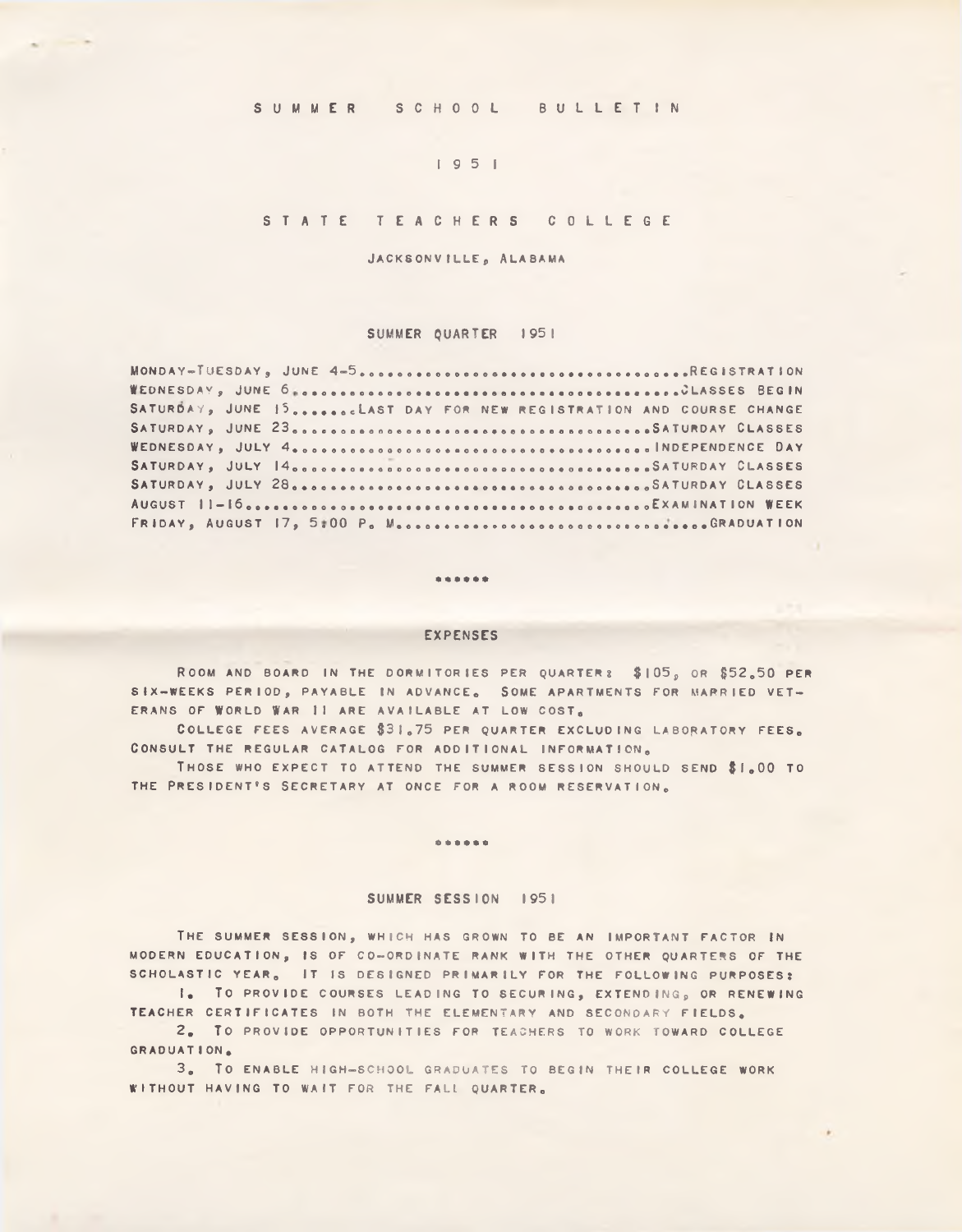**4. TO PROVIDE PRACTICAL WORKSHOP EXPERIENCE FOR TEACHERS IN THE ELEMENTARY SCHOOL.**

**T h e summer workshop i s o rgan ized i n such a way a s t o bear a high** DEGREE OF RELATIONSHIP WITH THE PROGRAMS OF THE LOCAL SCHOOL SYSTEMS. **T h e lo c a l SCHOOL s u p e r v is o r s are co n su lted i n pla n n in g the w or ksh o p , and** THEY FREQUENTLY ASSIST IN DIRECTING THE PROGRAM.

#### ......

#### **LABORATORY SCHOOLS**

**T h e T ea c h er s C o l l e g e m a in ta in s a t r a in in g sc h o o l i n which its s t u DENTS IN TRAINING ARE GIVEN EXPERIENCE IN THE APPLICATION OF THE PRINCI-**PLES TAUGHT THEM IN COLLEGE CLASSES. NO STUDENT WILL BE PERMITTED TO GRADUATE WITH A DEGREE IN EDUCATION WHO HAS NOT COMPLETED AT LEAST NINETY **CLOCK HOURS OF SATISFACTORY TEACHING IN THE TRAINING SCHOOLS UNDER THE** SUPERVISION AND DIRECTION OF LABORATORY SCHOOL SUPERVISORS.

THE TRAINING SCHOOLS WILL OPEN JUNE 4, THE ELEMENTARY RUNNING FOR ONLY SIX WEEKS, AND THE HIGH SCHOOL RUNNING FOR ONLY EIGHT WEEKS.

#### ......

#### **COURSES OFFERED DURING SUMMER SESSION**

#### **BACHELOR OF SCIENCE IN EDUCATION**

#### **E lem en ta ry and S econdary**

|                                    | $1.0.1011$ mair $1.601$ |  |
|------------------------------------|-------------------------|--|
| ENGLISH III, 112, 11312            |                         |  |
| BIOLOGY 131, 132, 13312            |                         |  |
| SOCIAL SCIENCE 101, 102, 103.      |                         |  |
|                                    |                         |  |
| MUSIC 131, 132, 133 <sup>°</sup> 3 |                         |  |
| HEALTH AND PHYSICAL                |                         |  |
| <b>ENRATION CONTROL</b>            |                         |  |

FRESHMAN YEAR SOPHOMORE YEAR **E n g l is h 1 1 1 , 112, 1 13 ...................... . 12 P sycho lo gy 232, 2 3 3 . . . . . . . . . . 8 MATHEMATICS 23 . . . . . . . . . . . . . . 3 S o c ia l S c ie n c e 1 0 1 , 1 0 2 , 1 0 3 . 9 S o c ia l s c i e n c e 201, 202, 203. 9** ART **1 3 1 , 1 3 2 , 1 3 3 \* . . . . . . . . . . . 3 E n g l is h 2 1 1 , 2 1 2 , 2 1 3 .......................... 9 Music 1 3 1 , 1 3 2 , 1 3 3 \* . . . . . . . . . 3 S C I E N C E 232, 2 33 .......................................... <sup>6</sup>** ART 231, 232, 233<sup>\*</sup> .............. 3 **E d u c a t io n ....................... 3 m u sic 2 3 1 , 2 3 2 , 2 3 3 \* ..................................3 E l e c t i v e s . . . ................. ................................... 6 p h y s ic a l E d u c a t io n . . . . . . . . . . . 3 \_\_\_\_\_\_\_\_ E l e c t i v e s . . . . . . . . .................. 4 48 48**

**\* E lem en tary E ducation o n l y .**

#### **E lem en ta ry**

| JUNIOR YEAR |  |  |
|-------------|--|--|
|-------------|--|--|

| PSYCHOLOGY 331, 332 8            | EDUCATION 432  3                          |  |
|----------------------------------|-------------------------------------------|--|
|                                  | EDUCATION 471, 473 6                      |  |
| HEALTH AND P. E. 36  3           | EDUCATION 472  6                          |  |
| HISTORY 36 I. 3                  |                                           |  |
| SCIENCE 361, 36200000000000000 6 | ART 46 <i>e</i> escoso escoso escoso es 3 |  |
| EDUCATION 371, 372  6            | ALABAMA HISTORY 444 3                     |  |
| ELECTIVES 9                      | PHYSICAL EDUCATION 4                      |  |

| EDUCATION 432  3<br>EDUCATION $4719$ $4730$ $\ldots$ $\ldots$ $\ldots$ 6<br>ALABAMA HISTORY 444 3<br>PHYSICAL EDUCATION 4<br>ELECTIVES15 |  |  |  |  |  | JENIUM IEAN |  |  |  |  |  |  |  |  |  |
|------------------------------------------------------------------------------------------------------------------------------------------|--|--|--|--|--|-------------|--|--|--|--|--|--|--|--|--|
|                                                                                                                                          |  |  |  |  |  |             |  |  |  |  |  |  |  |  |  |
|                                                                                                                                          |  |  |  |  |  |             |  |  |  |  |  |  |  |  |  |
|                                                                                                                                          |  |  |  |  |  |             |  |  |  |  |  |  |  |  |  |
|                                                                                                                                          |  |  |  |  |  |             |  |  |  |  |  |  |  |  |  |
|                                                                                                                                          |  |  |  |  |  |             |  |  |  |  |  |  |  |  |  |
|                                                                                                                                          |  |  |  |  |  |             |  |  |  |  |  |  |  |  |  |
|                                                                                                                                          |  |  |  |  |  |             |  |  |  |  |  |  |  |  |  |
|                                                                                                                                          |  |  |  |  |  |             |  |  |  |  |  |  |  |  |  |
|                                                                                                                                          |  |  |  |  |  |             |  |  |  |  |  |  |  |  |  |

Senior Year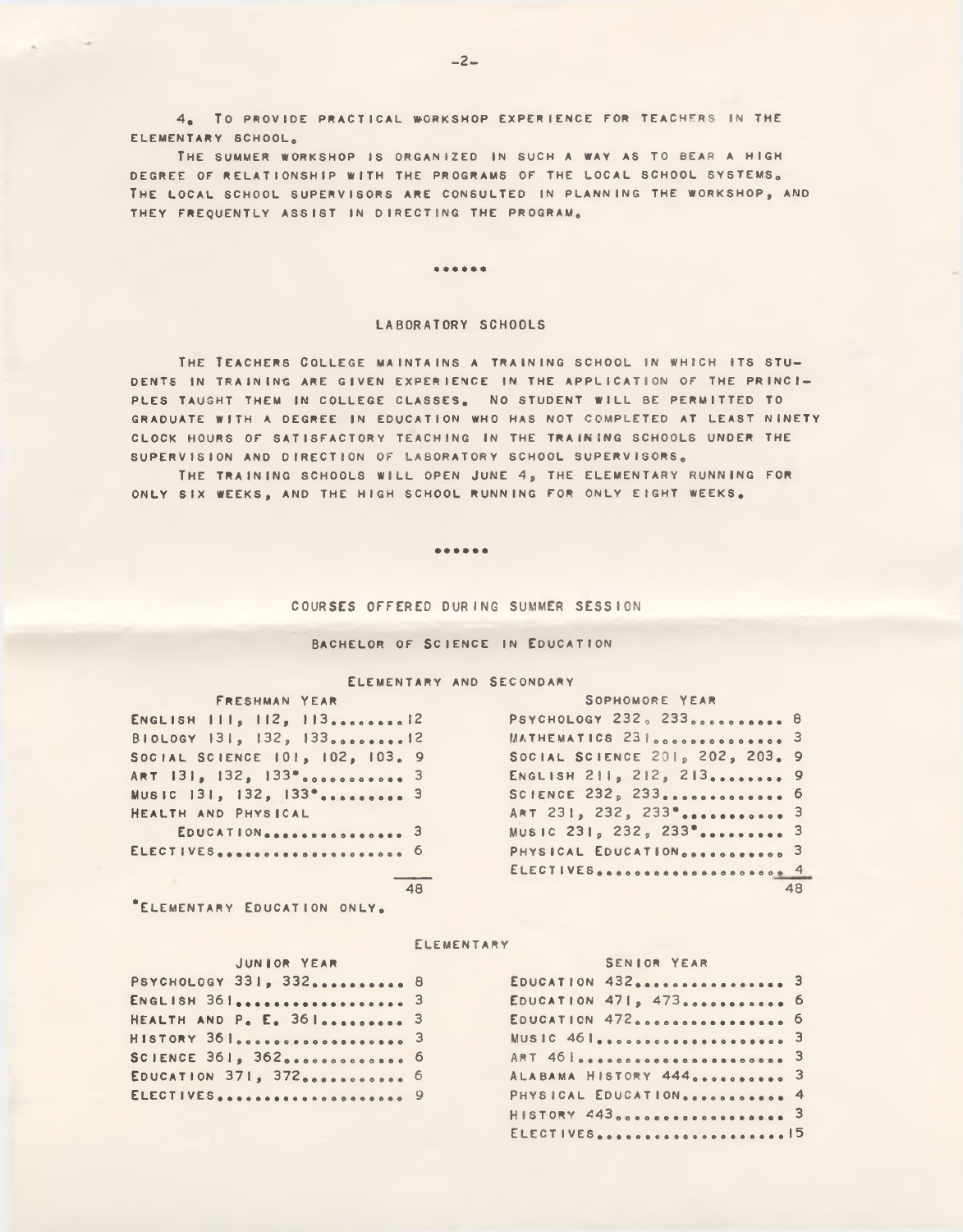**SECONDARY** 

JUNIOR YEAR PSYCHOLOGY 331, 332.......... 8 EDUCATION 381, 382, 383\*....4.5 AREA OF SPECIALIZATION...... 30

SENIOR YEAR EDUCATION 432 ................. 3 EDUCATION 481, 482, 483\*\*...7.5 AREA OF SPECIALIZATION...... 24

\*NINE IF THERE IS SUFFICIENT DEMAND. \*\*FIFTEEN IF THERE IS SUFFICIENT DEMAND.

R.O.T.C. IS REQUIRED OF ALL MALE STUDENTS.

\*\*\*\*\*\*

BACHELOR OF SCIENCE DEGREE (FOR THOSE NOT DESIRING TO TEACH)

FRESHMAN YEAR SOPHOMORE YEAR MATHEMATICS 231, SCIENCE 232, ENGLISH III, 112, 113........12 BIOLOGY 131, 132, 133........12 233....................... 9 SOCIAL SCIENCE 201, 202, 203. 9 SOCIAL SCIENCE 101, 102, 103. 9 ENGLISH 211, 212, 213 OR ELECTIVES.......................  $311, 312, 313...$ PHYSICAL EDUCATION............ 3 PHYSICAL EDUCATION............ 3 ELECTIVES...................... 18  $\overline{48}$ 48

SEE CATALOG FOR REQUIREMENTS FOR MAJOR AND MINOR SUBJECTS AT THE JUNIOR AND SENIOR LEVELS.

\*\*\*\*\*\*

#### BACHELOR OF ARTS DEGREE

THIS PROGRAM IS IDENTICAL WITH THE BACHELOR OF SCIENCE DEGREE IN THE FIRST TWO YEARS EXCEPT THAT AT LEAST TWO YEARS OF A FOREIGN LANGUAGE MUST BE TAKEN. SEE THE CATALOG FOR REQUIREMENTS FOR MAJOR AND MINOR SUBJECTS AT THE JUNIOR AND SENIOR LEVELS.

#### ......

#### PRE-PROFESSIONAL

THIS INSTITUTION OFFERS 2-YEAR COURSES AS BASIC STUDY TO VARIOUS PROFESSIONAL FIELDS. THE FOLLOWING OUTLINE IS SUGGESTED ONLY, AND ANY STUDENT DESIRING TO ENTER ANY OF THESE FIELDS SHOULD FOLLOW AS CLOSELY AS POSSIBLE THE RECOMMENDATIONS OF THE SCHOOL TO WHICH HE WISHES TO TRANSFER.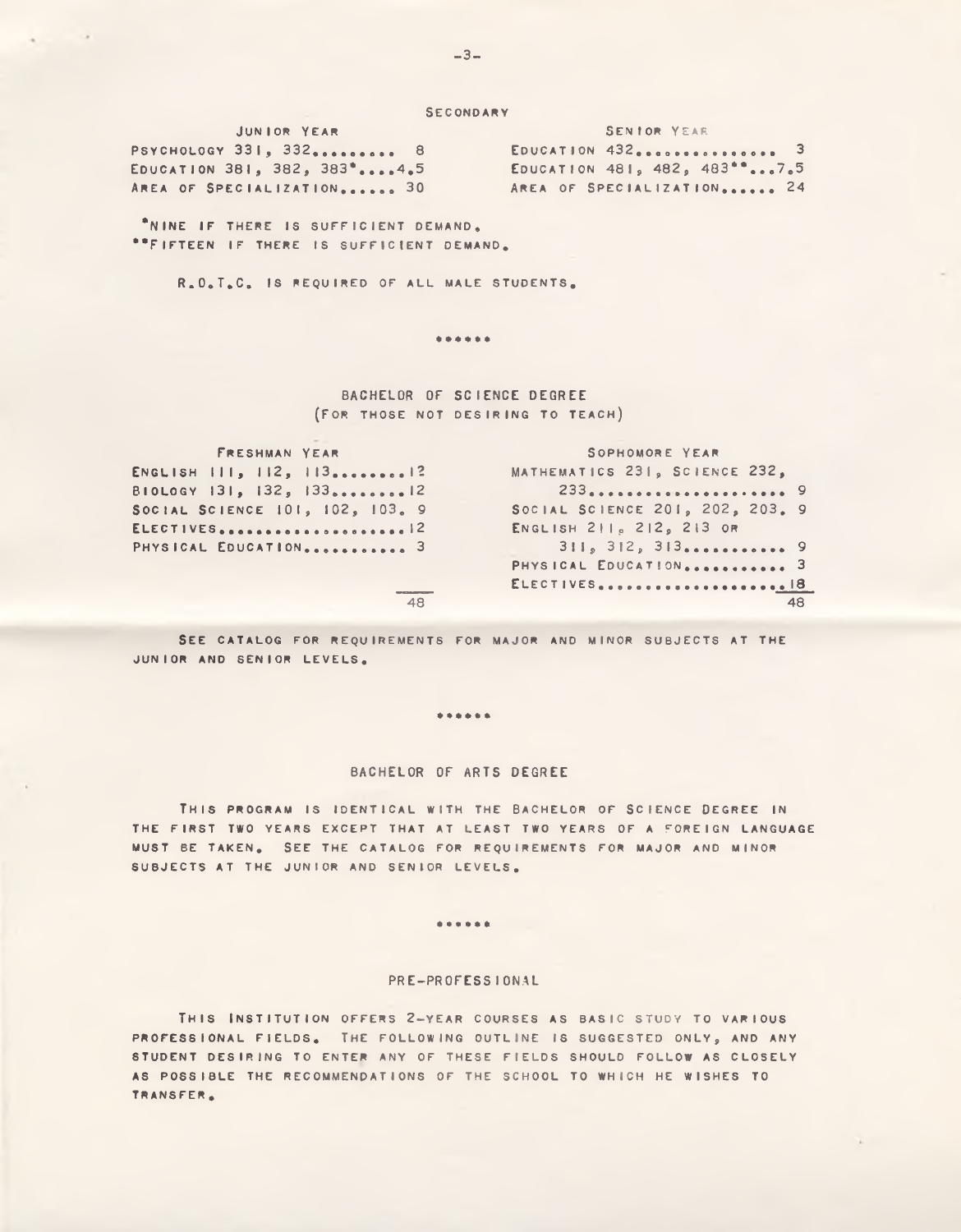#### **AGRICULTURE**

| <b>FRESHMAN YEAR</b>                                                              | <b>SOPHOMORE YEAR</b>   |
|-----------------------------------------------------------------------------------|-------------------------|
| ENGLISH $\vert \vert \vert \vert_9$ $\vert \vert \vert 2$ , $\vert \vert \vert 3$ |                         |
| MATHEMATICS $101p 1030$                                                           | HISTORY 201, 202, 203 9 |
| CHEMISTRY 211, 212, 21312                                                         | PHYSICS 351, 352, 35315 |
| GENERAL ZOOLOGY 241, 24210                                                        | CHEMISTRY 441 5         |
| PHYSICAL EDUCATION 3                                                              | PHYSIOLOGY 333 5        |
|                                                                                   | PHYSICAL EDUCATION 3    |
|                                                                                   |                         |

# BASIC ENGINEERING

| <b>FRESHMAN YEAR</b>                                                                                                                                                                                                                                                                                                            | SOPHOMORE YEAR                                  |
|---------------------------------------------------------------------------------------------------------------------------------------------------------------------------------------------------------------------------------------------------------------------------------------------------------------------------------|-------------------------------------------------|
| ENGLISH $\left  \begin{array}{cc} 1 & 1 & 2 \\ 1 & 1 & 2 \\ 2 & 1 & 3 \\ 3 & 0 & 0 \\ 4 & 1 & 0 \\ 5 & 6 & 1 & 0 \\ 6 & 1 & 1 & 0 \\ 7 & 1 & 1 & 0 \\ 8 & 1 & 1 & 0 \\ 1 & 1 & 1 & 0 \\ 1 & 1 & 1 & 0 \\ 1 & 1 & 1 & 0 & 0 \\ 1 & 1 & 1 & 1 & 0 \\ 1 & 1 & 1 & 1 & 0 \\ 1 & 1 & 1 & 1 & 0 \\ 1 & 1 & 1 & 1 & 0 \\ 1 & 1 & 1 & $ | PHYSICS 351, 352, 35315                         |
| ENGINEERING DRAWING 241, 243. 6                                                                                                                                                                                                                                                                                                 | CALCULUS 311, 312, 31315                        |
| DESCRIPTIVE GEOMETRY 242 3                                                                                                                                                                                                                                                                                                      |                                                 |
| CHEMISTRY 211, 212, 21312                                                                                                                                                                                                                                                                                                       | STATICS $333$ <sub>00000000000000000000</sub> 5 |
| MATHEMATICS 102, 10310                                                                                                                                                                                                                                                                                                          | MTLS. ENGR. 335 3                               |
| ANALYTICAL GEOMETRY 202 5                                                                                                                                                                                                                                                                                                       | ENGLISH 311, 312 OR                             |
| ECONOMICS 251, 252, 253 9                                                                                                                                                                                                                                                                                                       | HISTORY 201, 202 6                              |
|                                                                                                                                                                                                                                                                                                                                 | DYNAMICS OR BUSINESS LAW 5                      |
|                                                                                                                                                                                                                                                                                                                                 | ENGR, GRAPHICS 332 3                            |
|                                                                                                                                                                                                                                                                                                                                 | ELECTIVES 2                                     |

 $57$ 

COMMERCE AND BUSINESS ADMINISTRATION

FRESHMAN YEAR

| ENGLISH $1118 1129 1130000000000012$ |  |  |  |  |  |  |  |  |
|--------------------------------------|--|--|--|--|--|--|--|--|
| MATHEMATIC <sup>o</sup> 101, 2210    |  |  |  |  |  |  |  |  |
| HISTORY 201, 202, 203 9              |  |  |  |  |  |  |  |  |
| ECONOMICS 251, 252, 253 9            |  |  |  |  |  |  |  |  |
| SOCIOLOGY 221 3                      |  |  |  |  |  |  |  |  |
| ELECTIVES 2                          |  |  |  |  |  |  |  |  |

POL. SCI. 241, 242, 243...... 9 ACCOUNTING 291, 292...........10 ECONOMICS ELECTIVES........... 9 CHEMISTRY 211 OR PSYCHOLOGY 232 CHEMISTRY 212 OR PSYCHOLOGY 233 CHEMISTRY 213 OR ELECTIVES... 12 49

SOPHOMORE YEAR

ENGLISH 211, 212, 213......... 9

 $57$ 

45

 $\overline{45}$ 

# PRE-MEDICINE AND PRE-DENISTRY

FRESHMAN YEAR

ENGLISH  $111<sub>9</sub> 112<sub>9</sub> 113<sub>00000000012</sub>$ BIOLOGY 131, 132, 133<sup>\*</sup>\*\*\*\*\*\*\*<sup>12</sup> CHEMISTRY 211, 212, 213......12 MATHEMATICS 101, 103 OR FRENCH 101, 102, 103.... 9

G.

```
SOPHOMORE YEAR
PHYSICS 351, 352, 353........15
CUANTITATIVE ANALYSIS 442.... 5
QUALITATIVE ANALYSIS 443..... 5
PERSONAL HYGIENE 213.......... 3
ORGANIC CHEMISTRY 451, 452...10
FRENCH 201, 202, 203 OR
    ECONOMICS 251, 252, 253. 9
51
```
OR ZOOLOGY 241, 242 AND BOTANY 251, 252.